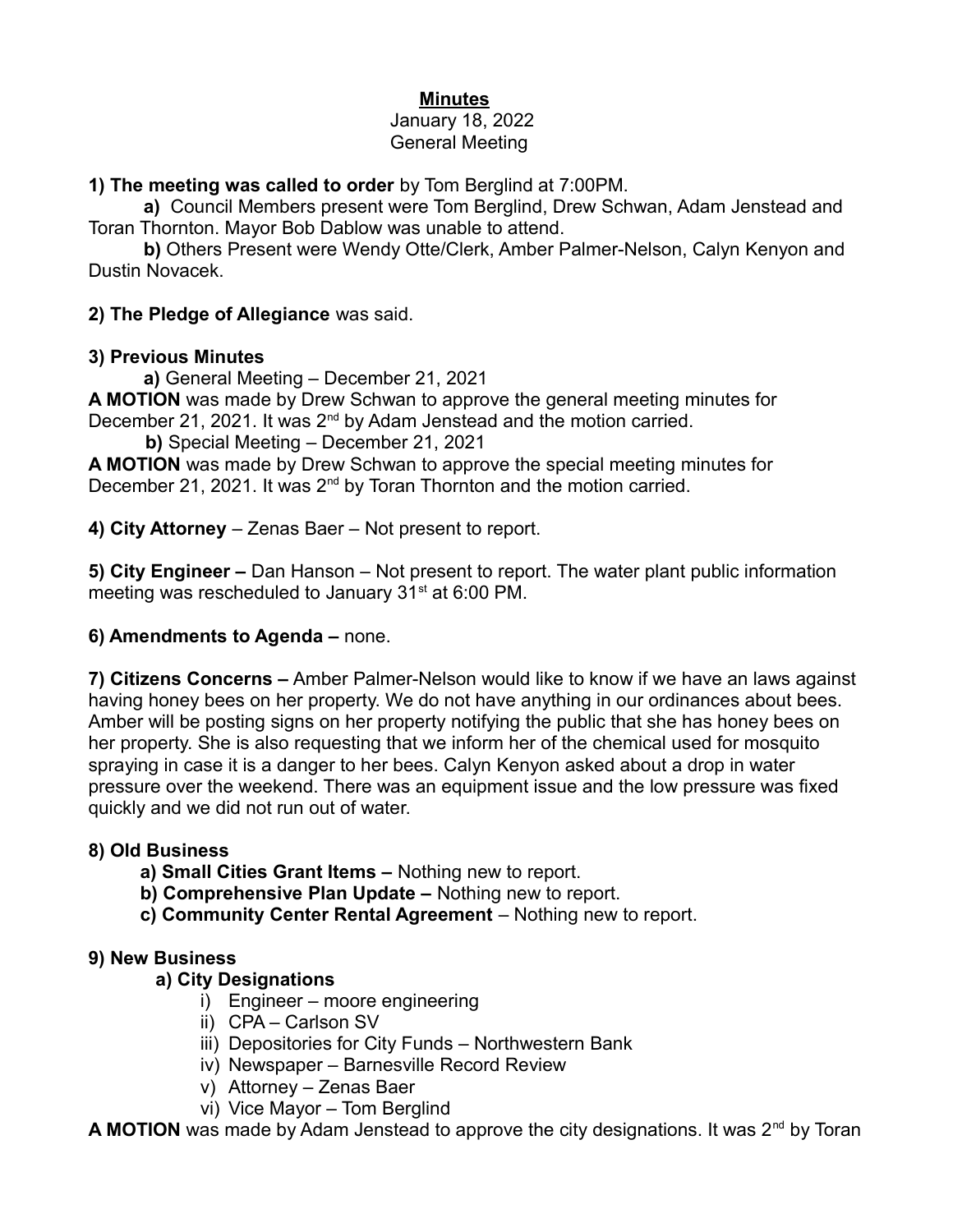Thornton and the motion carried.

### **b) Commissioner Appointments**

- i) Health Adam Jenstead
- ii) Weeds Bob Dablow
- iii) Emergency Management Director Randy Schmidt
- iv) Fire & Rescue Tom Berglind & Drew Schwan
- v) Parks Adam Jenstead
- vi) Recycling Toran Thornton
- vii) Streets Drew Schwan
- viii) Zoning Tom Berglind
- ix) Water Bob Dablow & Tom Berglind
- x) Sewer Bob Dablow & Tom Berglind
- xi) Maintenance Toran Thornton

**A MOTION** was made by Toran Thornton to approve the commissioner appointments. It was 2 nd by Drew Schwan and the motion carried.

**10) Maintenance Department –** Doug Smith – Not present to report. Adam would like to snow cleared off the rink again before the next fire meeting, so they can fill it with water again.

**11) Water/Sewer Department –** Norm Nyland – Not present to report. Bob and Norm have been doing a great job cleaning up the water plant and getting clearer water out into the system. When Norm took over there were chemicals leaking onto the floor and a water leak in the plant, that have all been fixed now. Norm also has been working with the state on DMR information that we did not have before he took over, he has gotten what information he could and they have been submitted.

### **12) Treasurers Report –** Looked over.

**13) Receipts, Disbursements & Claims –** We had several invoices come in after the December meeting that were for work completed in 2021, Wendy dated those payments for December 31, 2021, so they are reflected in the correct years budget.

A MOTION was made by Adam Jenstead to approve the Claims. It was 2<sup>nd</sup> by Drew Schwan and the motion carried.

### **14) Commissioner Reports**

**a) Health –** Adam Jenstead – Nothing to report.

**b) Weeds –** Bob Dablow – Nothing to report.

 **c) Emergency Management Director –** Randy Schmidt – Not present to report.

 **d) Fire & Rescue –** Tom Berglind – There has not been a meeting since our last council meeting.

 **e) Parks –** Adam Jenstead – Doug has been doing a great job keeping the snow cleared on the rink.

**f) Recycling –** Toran Thornton – Hopefully we will get back on schedule for openings.

 **g) Streets –** Drew Schwan – Need to check with Doug to see if the sander is ready to use.

 **h) Zoning –** Tom Berglind – Nothing to report.

Toran would like the council members to contact him with items needed for maintenance, so he can come up with a check list for Doug to work on.